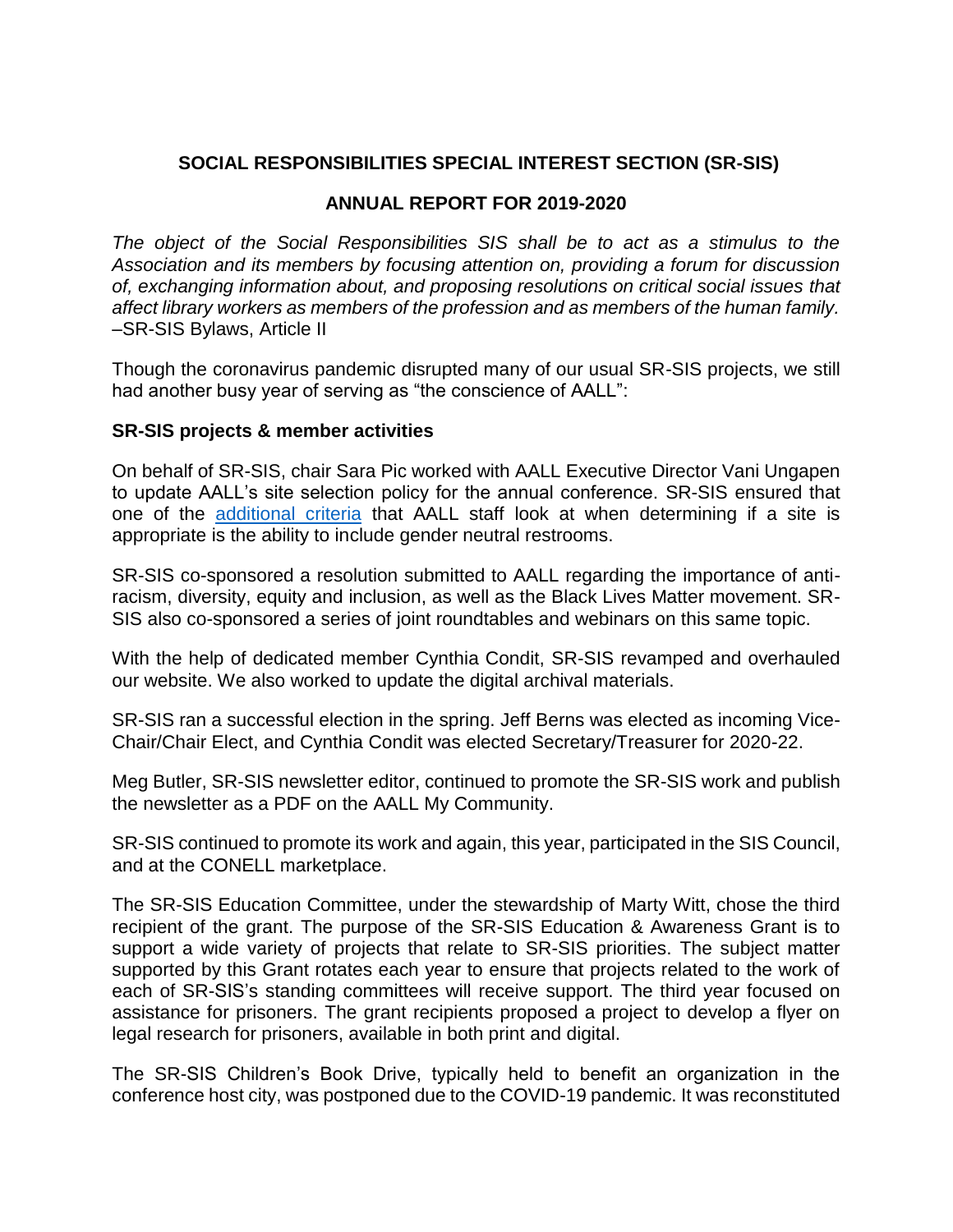as an online fundraiser for First Book's Stories For All Project, which focuses on promoting diversity and inclusion by providing children of color with books with characters that look like them. 73 members donated a total of \$4,700.

Many SR-SIS members were involved in annual meeting programs including:

- Sara Pic coordinated "Change the Subject: How a Cataloging Term Became a Flashpoint in the Immigration Debate"
- Marcelo Rodriguez coordinated "Updating Your Emergency Plans: From Pandemics to Acts of Violence to Extreme Weather", "Legal Information from U.S. Territories: What a Conundrum!" and "Legal Ethics in the Use of Artificial Intelligence"
- Cindy Guyer moderated and coordinated "Copyright Issues in the Connected and Digital World"
- Ron Wheeler spoke on the panel "Fear and Loathing in Teaching Legal Research: Addressing Cultural Competence and Managing Implicit Bias"
- Nicole P. Dyszlewski moderated "Law Library Neutrality in a Time of Political Upheaval" and coordinated "#Fail: Outreach and Engagement Lessons Learned the Hard Way"
- David Holt moderated and coordinated "Open-Source Alternatives to Digital Commons"

SR-SIS's work is also accomplished through its standing committees: the Standing Committee on Sexual Orientation and Gender Identity (SCSOGI), the Standing Committee on Assistance to Prisoners (SCATP), the Standing Committee on Disability Issues (SCDI), and the Standing Committee on Environmental Sustainability (SCES). Additionally, in 2019-2020, a Special Committee was created to work on Immigration and Immigrant Rights. Though many committee projects had to be put on hold due to the pandemic, the committees still accomplished a great deal despite the unusual challenges of 2020.

**SCSOGI**. Under the stewardship of Meg Butler, SCSOGI awarded the Holoch Memorial Grant to attend the annual conference to Nathan Delmar. Nathan elected to defer the grant until the next conference. An online Holoch Memorial Reception was held via Zoom during the AALL annual (virtual) conference. Attendees chatted and participated in a trivia game - Nathan Delmar was the winner of the trivia and won a Ruth Bader Ginsburg figurine made by a committee member. \$922 was donated to the Holoch Memorial Fund.

**SCLLSP**. Under the stewardship of Nam Jin Yoon, SCLLSP continues to update its flagship database of law libraries across the country that serve prisoners.